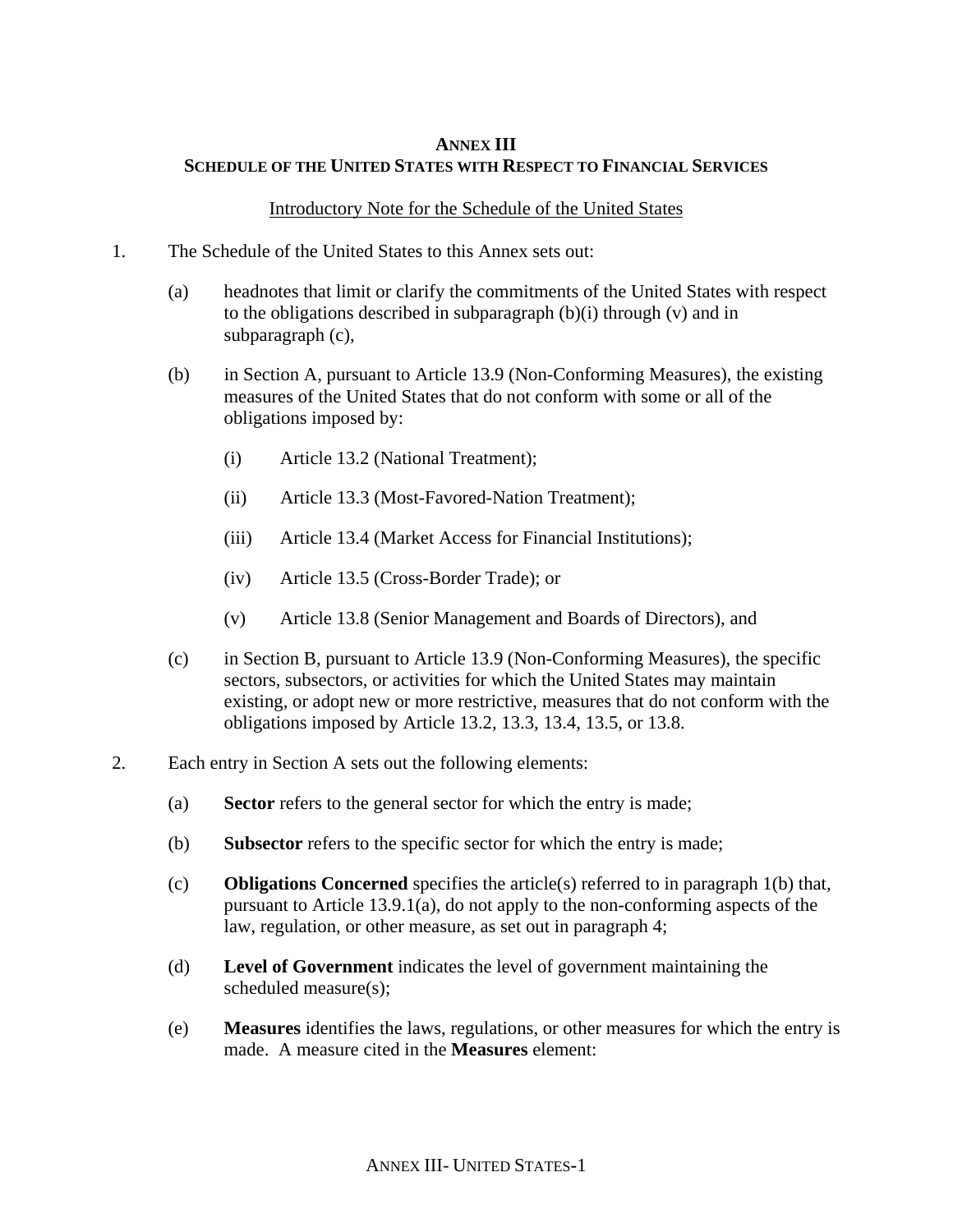- (i) means the measure as amended, continued, or renewed as of the date of entry into force of this Agreement, and
- (ii) includes any subordinate measure adopted or maintained under the authority of and consistent with the measure; and
- (f) **Description** provides a general, non-binding description of the measure for which the entry is made**.**
- 3. Each entry in Section B sets out the following elements:
	- (a) **Sector** refers to the general sector for which the entry is made;
	- (b) **Subsector** refers to the specific sector for which the entry is made;
	- (c) **Obligations Concerned** specifies the article(s) referred to in paragraph 1(c) that, pursuant to Article 13.9.2, do not apply to the sectors, subsectors, or activities scheduled in the entry;
	- (d) **Level of Government** indicates the level of government maintaining the listed measure(s); and
	- (e) **Description** sets out the scope of the sectors, subsectors, or activities covered by the entry.

4. For entries in Section A, in accordance with Article 13.9.1(a), and subject to Article 13.9.1(c), the articles of this Agreement specified in the **Obligations Concerned** element of an entry do not apply to the non-conforming aspects of the law, regulation, or other measure identified in the **Measures** element of that entry, except to the extent that such non-conforming aspects are inconsistent with a Specific Commitment in Annex 13-B.

5. For entries in Section B, in accordance with Article 13.9.2, the articles of this Agreement specified in the **Obligations Concerned** element of an entry do not apply to the sectors, subsectors, and activities identified in the **Description** element of that entry.

6. Where the United States maintains a measure that requires that a service supplier be a citizen, permanent resident, or resident of its territory as a condition to the supply of a service in its territory, a Schedule entry for that measure taken with respect to Article 13.2, 13.3, 13.4, or 13.5 shall operate as a Schedule entry with respect to Article 11.3 (National Treatment), 11.4 (Most-Favored-Nation Treatment), or 11.8 (Performance Requirements) to the extent of that measure.

7. An entry in Annex I or Annex II specifying that Article 12.2 (National Treatment) does not apply to the non-conforming aspects of a law, regulation, or other measure, shall not be construed as limiting a Party's obligation under Article 13.5.1 to accord national treatment with respect to the supply of services specified in Annex 13-A to cross-border financial service suppliers of the other Party.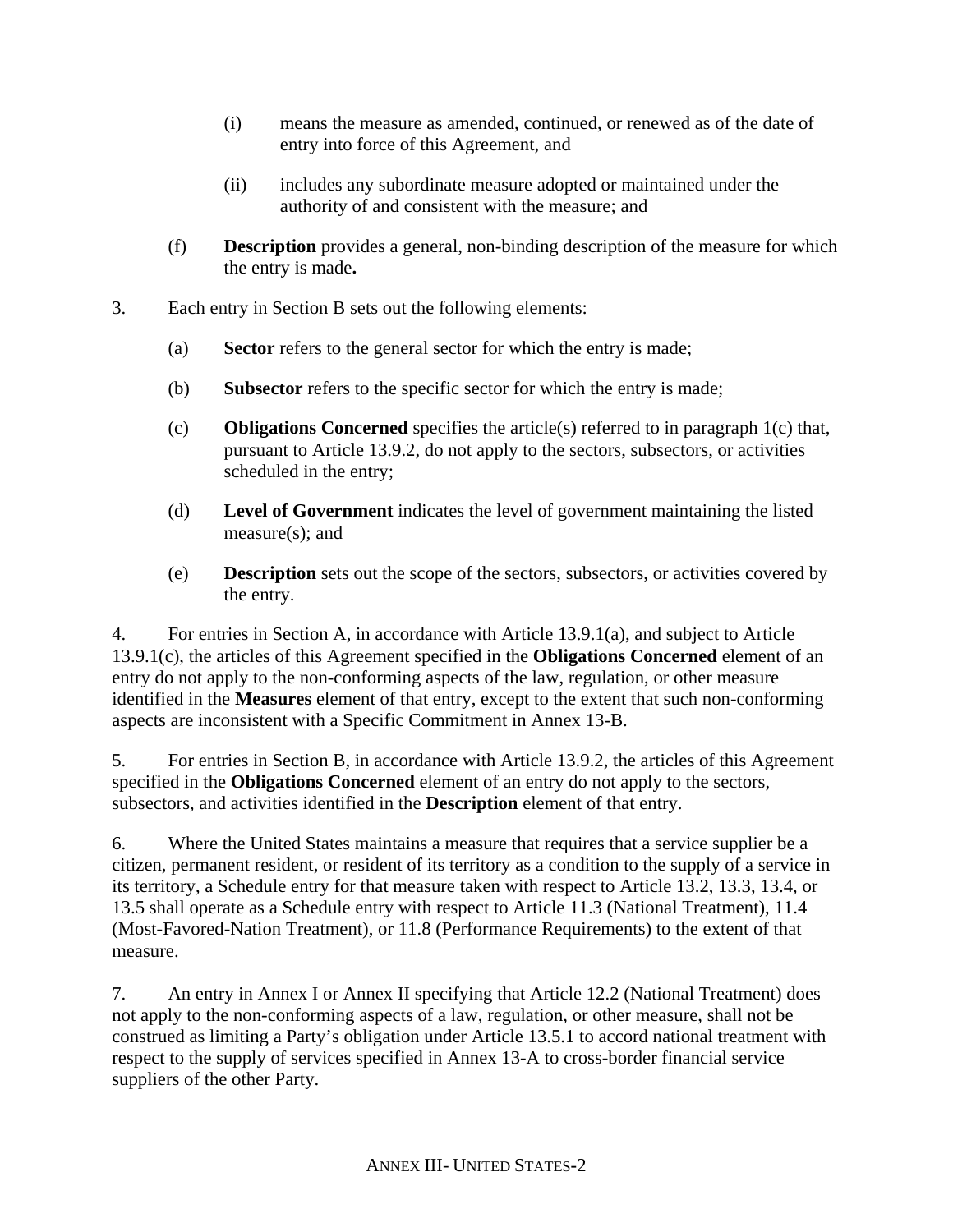## **Headnotes**

1. Commitments in these subsectors under the Agreement are undertaken subject to the limitations and conditions set forth in these headnotes and in the Schedule below.

2. National treatment commitments in these subsectors are subject to the following limitations:

- (a) National treatment with respect to banking will be provided based upon the foreign bank's "home state" in the United States, as that term is defined under the *International Banking Act*, where that Act is applicable. A domestic bank subsidiary of a foreign firm will have its own "home state," and national treatment will be provided based upon the subsidiary's home state, as determined under applicable  $law.<sup>1</sup>$  $law.<sup>1</sup>$  $law.<sup>1</sup>$
- (b) National treatment with respect to insurance financial institutions will be provided according to a non-U.S. insurance financial institution's state of domicile, where applicable, in the United States. State of domicile is defined by individual states, and is generally the state in which an insurer either is incorporated, is organized, or maintains its principal office in the United States.

3. To clarify the U.S. commitment with respect to Article 13.4 (Market Access for Financial Institutions), juridical persons supplying banking or other financial services (excluding insurance) and constituted under the laws of the United States are subject to non-discriminatory limitations on juridical form. $2$ 

4. The United States limits its commitments under Article 13.9.1(c) (Non-Conforming Measures) with respect to Article 13.4 (Market Access for Financial Institutions) in the following manner: with respect to banking and other financial services (excluding insurance), Article 13.9.1(c) shall apply only to non-conforming measures relating to 13.4(a) and not to those nonconforming measures relating to Article 13.4(b).

<span id="page-2-0"></span> $\overline{a}$ <sup>1</sup> Foreign banking organizations are generally subject to geographic and other limitations in the United States on a national treatment basis. Where such limitations do not conform to national treatment, they have been listed as nonconforming measures. For purposes of illustration, under this approach, the following situation does not accord national treatment and would therefore be listed as a non-conforming measure: a foreign bank from a particular home state is accorded less favorable treatment than that accorded to a domestic bank from that state with respect to expansion by branching.

<span id="page-2-1"></span> $2^2$  For example, partnerships and sole proprietorships are generally not acceptable juridical forms for depository financial institutions in the United States. This headnote is not itself intended to affect, or otherwise limit, a choice by a financial institution of the other Party between branches or subsidiaries.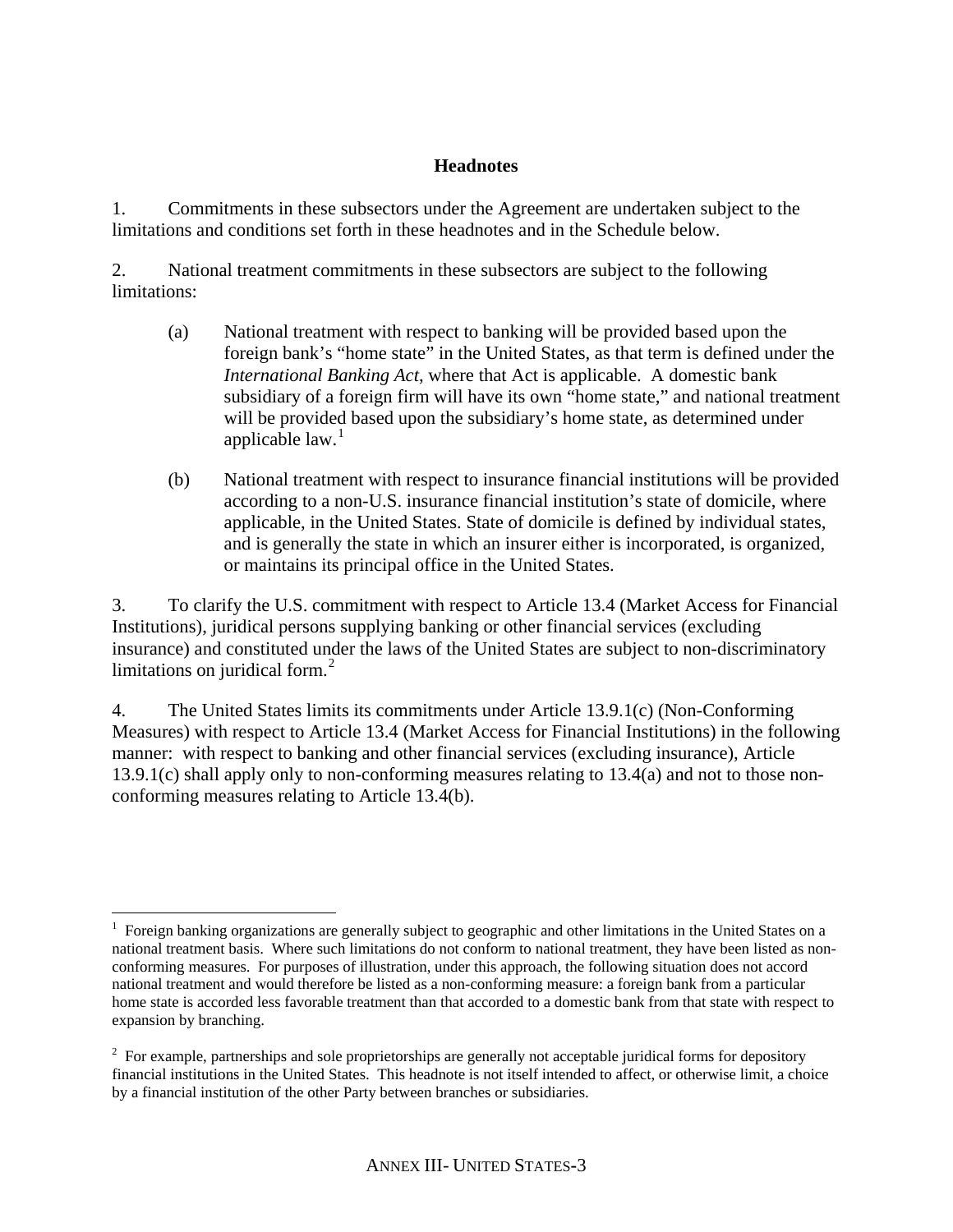# **Section A**

| Sector:                       | <b>Financial Services</b>                                                                                                                                                                                         |
|-------------------------------|-------------------------------------------------------------------------------------------------------------------------------------------------------------------------------------------------------------------|
| <b>Sub-Sector:</b>            | Banking and Other Financial Services (Excluding Insurance)                                                                                                                                                        |
| <b>Obligations Concerned:</b> | Senior Management and Boards of Directors (Article 13.8)                                                                                                                                                          |
| <b>Level of Government:</b>   | Central                                                                                                                                                                                                           |
| <b>Measures:</b>              | 12 U.S.C. 72                                                                                                                                                                                                      |
| <b>Description:</b>           | All directors of a national bank must be U.S. citizens, except that<br>the Comptroller of the Currency may waive the citizenship<br>requirement for not more than a minority of the total number of<br>directors. |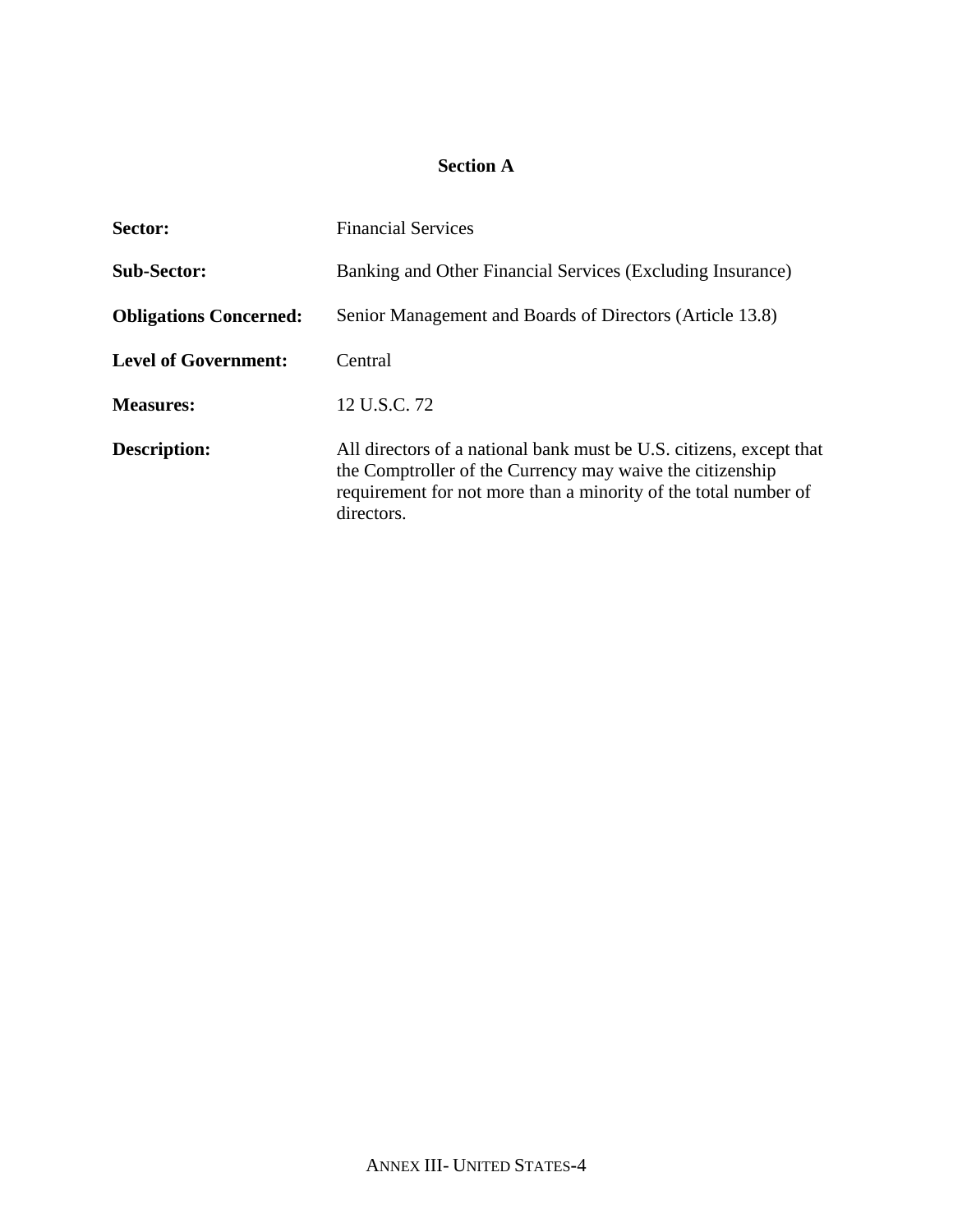| Sector:                       | <b>Financial Services</b>                                                                                                                                                 |
|-------------------------------|---------------------------------------------------------------------------------------------------------------------------------------------------------------------------|
| <b>Sub-Sector:</b>            | Banking and Other Financial Services (Excluding Insurance)                                                                                                                |
| <b>Obligations Concerned:</b> | National Treatment (Article 13.2)                                                                                                                                         |
|                               | Market Access for Financial Institutions (Article 13.4)                                                                                                                   |
| <b>Level of Government:</b>   | Central                                                                                                                                                                   |
| <b>Measures:</b>              | 12 U.S.C. 619                                                                                                                                                             |
| <b>Description:</b>           | Foreign ownership of Edge corporations is limited to foreign banks<br>and U.S. subsidiaries of foreign banks, while domestic non-bank<br>firms may own such corporations. |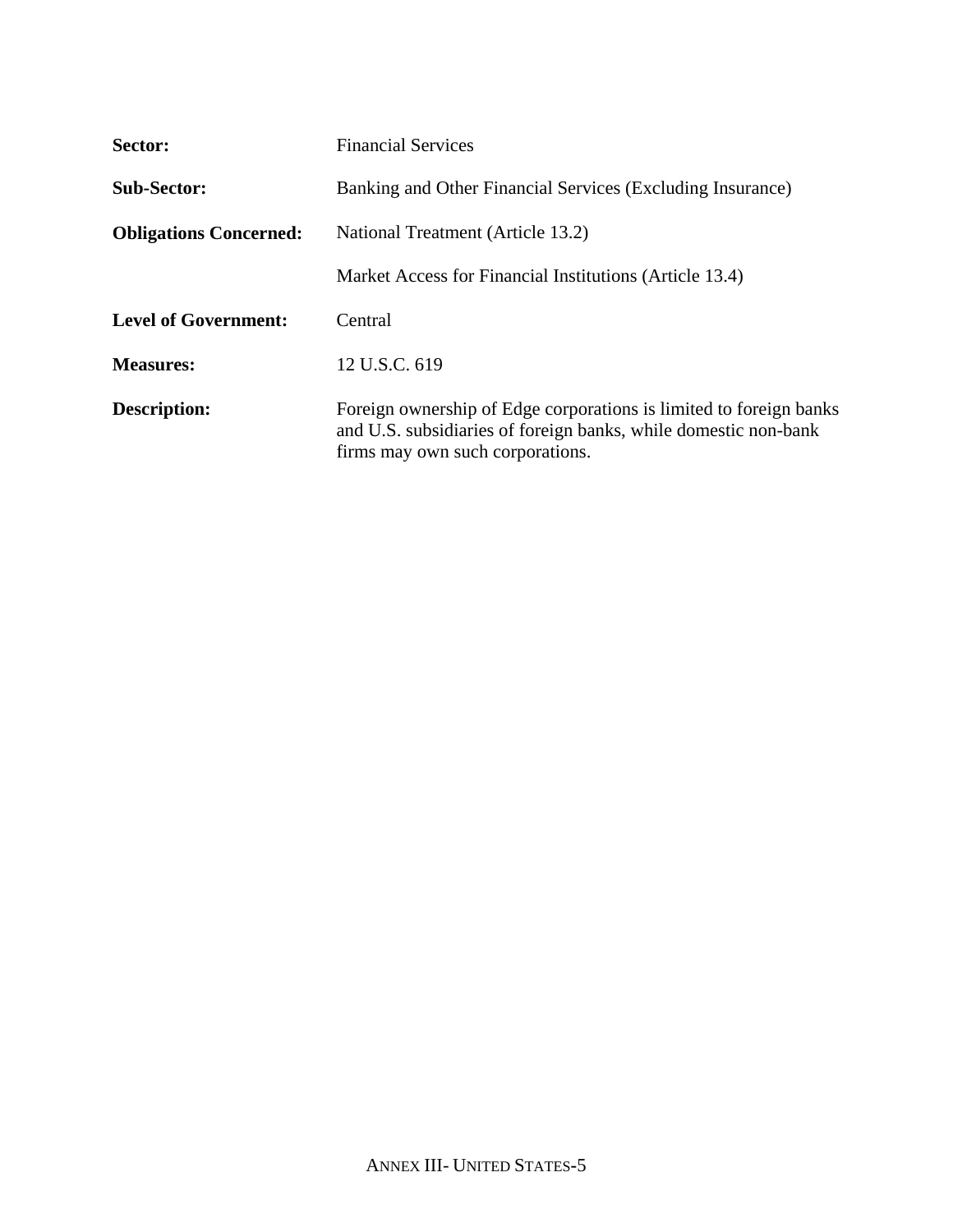| Sector:                       | <b>Financial Services</b>                                                                                                                                                                                                                                                                       |
|-------------------------------|-------------------------------------------------------------------------------------------------------------------------------------------------------------------------------------------------------------------------------------------------------------------------------------------------|
| <b>Sub-Sector:</b>            | Banking and Other Financial Services (Excluding Insurance)                                                                                                                                                                                                                                      |
| <b>Obligations Concerned:</b> | National Treatment (Article 13.2)                                                                                                                                                                                                                                                               |
|                               | Market Access for Financial Institutions (Article 13.4)                                                                                                                                                                                                                                         |
| <b>Level of Government:</b>   | Central                                                                                                                                                                                                                                                                                         |
| <b>Measures:</b>              | 12 U.S.C. 1463 et seq. and 12 U.S.C. 1751 et seq.                                                                                                                                                                                                                                               |
| <b>Description:</b>           | Federal and state laws do not permit a credit union, savings bank,<br>or savings association (both of the latter two entities may be also<br>called thrift institutions) in the United States to be established<br>through branches of corporations organized under a foreign<br>country's law. |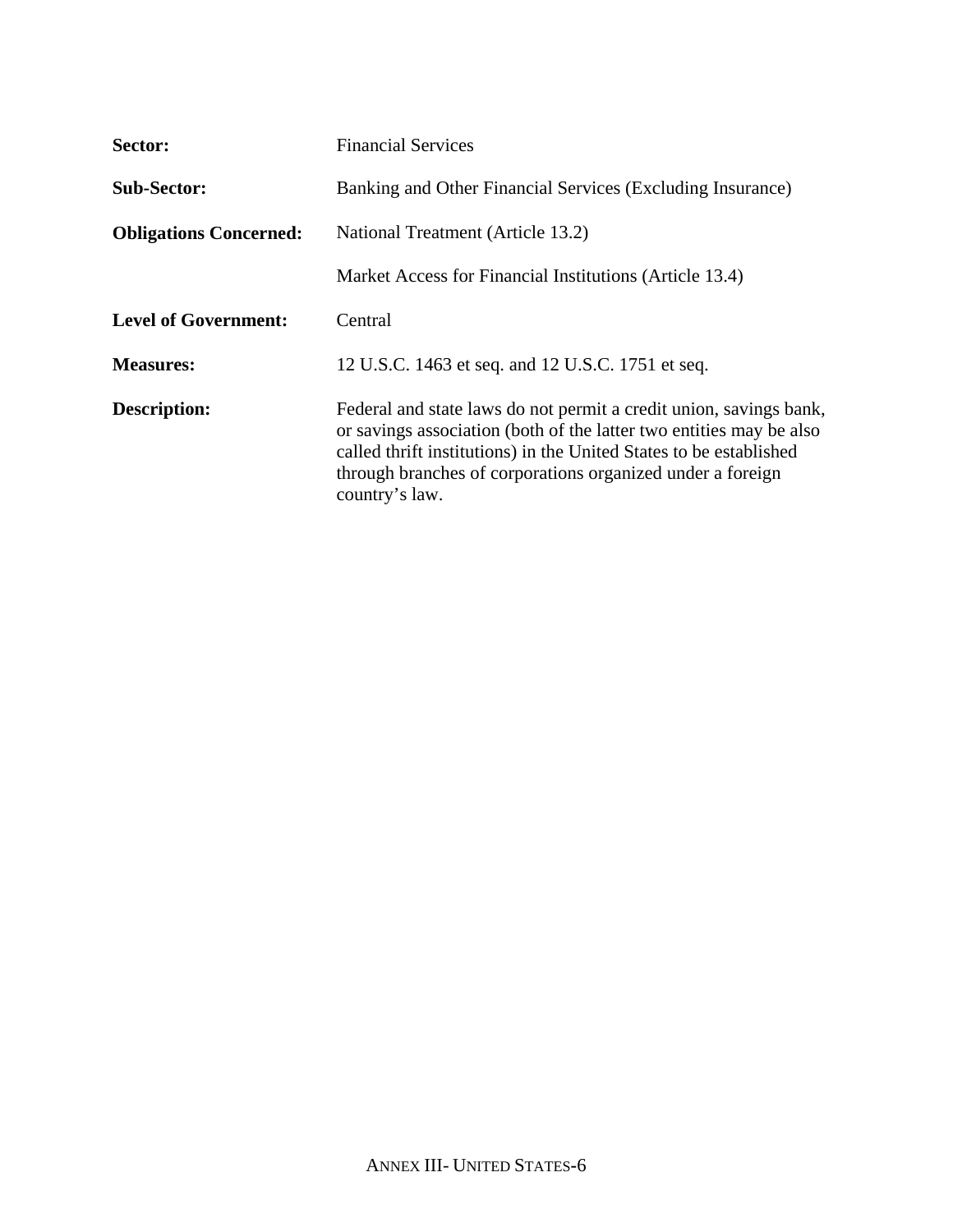| Sector:                       | <b>Financial Services</b>                                                                                                                                                                                                                                                                     |
|-------------------------------|-----------------------------------------------------------------------------------------------------------------------------------------------------------------------------------------------------------------------------------------------------------------------------------------------|
| <b>Sub-Sector:</b>            | Banking and Other Financial Services (Excluding Insurance)                                                                                                                                                                                                                                    |
| <b>Obligations Concerned:</b> | National Treatment (Article 13.2)                                                                                                                                                                                                                                                             |
|                               | Market Access for Financial Institutions (Article 13.4)                                                                                                                                                                                                                                       |
| <b>Level of Government:</b>   | Central                                                                                                                                                                                                                                                                                       |
| <b>Measures:</b>              | 12 U.S.C. 3104(d)                                                                                                                                                                                                                                                                             |
| <b>Description:</b>           | In order to accept or maintain domestic retail deposits of less than<br>\$100,000, a foreign bank must establish an insured banking<br>subsidiary. This requirement does not apply to a foreign bank<br>branch that was engaged in insured deposit-taking activities on<br>December 19, 1991. |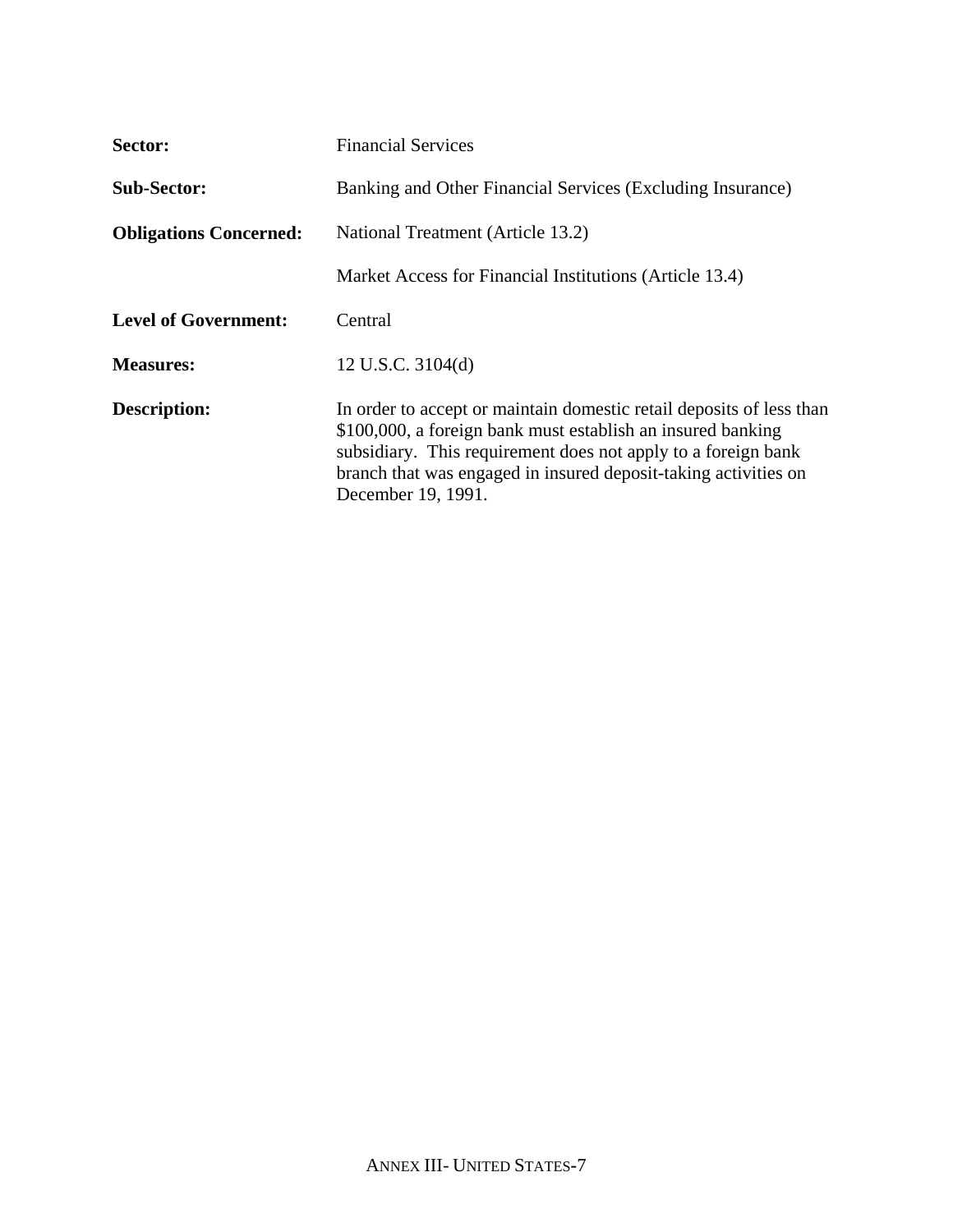| Sector:                       | <b>Financial Services</b>                                                                                                                                                                                                                                                                                                                                                                                                                                                                                                        |
|-------------------------------|----------------------------------------------------------------------------------------------------------------------------------------------------------------------------------------------------------------------------------------------------------------------------------------------------------------------------------------------------------------------------------------------------------------------------------------------------------------------------------------------------------------------------------|
| <b>Sub-Sector:</b>            | Banking and Other Financial Services (Excluding Insurance)                                                                                                                                                                                                                                                                                                                                                                                                                                                                       |
| <b>Obligations Concerned:</b> | National Treatment (Article 13.2)                                                                                                                                                                                                                                                                                                                                                                                                                                                                                                |
| <b>Level of Government:</b>   | Central                                                                                                                                                                                                                                                                                                                                                                                                                                                                                                                          |
| <b>Measures:</b>              | 15 U.S.C. 80b-2, 80b-3                                                                                                                                                                                                                                                                                                                                                                                                                                                                                                           |
| <b>Description:</b>           | Foreign banks are required to register as investment advisers under<br>the <i>Investment Advisers Act of 1940</i> to engage in securities<br>advisory and investment management services in the United<br>States, while domestic banks <sup>3</sup> (or a separately identifiable<br>department or division of the bank) do not have to register unless<br>they advise registered investment companies. The registration<br>requirement involves record maintenance, inspections, submission<br>of reports and payment of a fee. |

<span id="page-7-0"></span><sup>&</sup>lt;sup>3</sup> For greater clarity, "domestic banks" includes U.S. bank subsidiaries of foreign banks.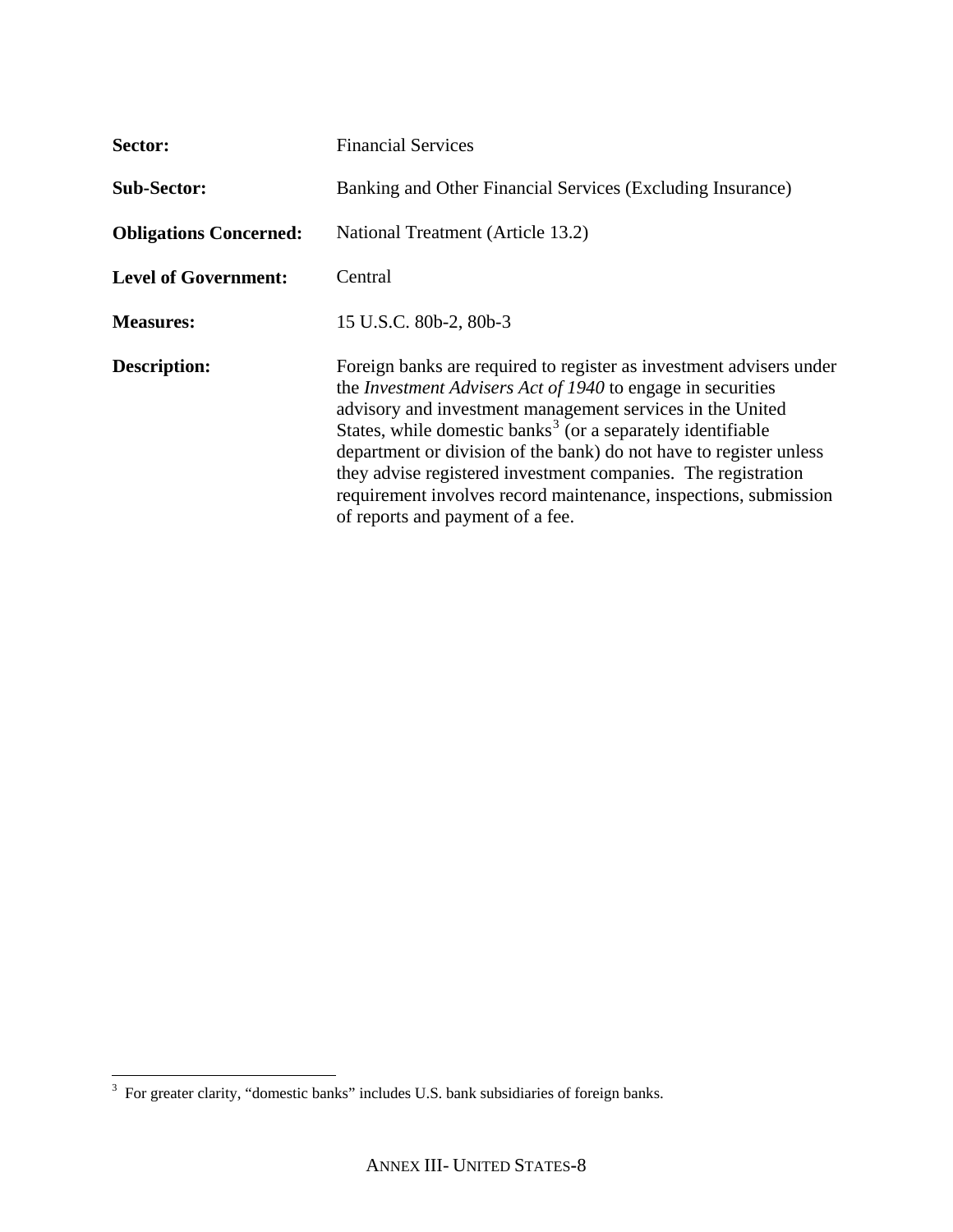| Sector:                       | <b>Financial Services</b>                                                                                                                                                                            |
|-------------------------------|------------------------------------------------------------------------------------------------------------------------------------------------------------------------------------------------------|
| <b>Sub-Sector:</b>            | Banking and Other Financial Services (Excluding Insurance)                                                                                                                                           |
| <b>Obligations Concerned:</b> | National Treatment (Article 13.2)                                                                                                                                                                    |
| <b>Level of Government:</b>   | Central                                                                                                                                                                                              |
| <b>Measures:</b>              | 12 U.S.C. 221, 302, 321                                                                                                                                                                              |
| <b>Description:</b>           | Foreign banks cannot be members of the Federal Reserve System,<br>and thus may not vote for directors of a Federal Reserve Bank.<br>Foreign-owned bank subsidiaries are not subject to this measure. |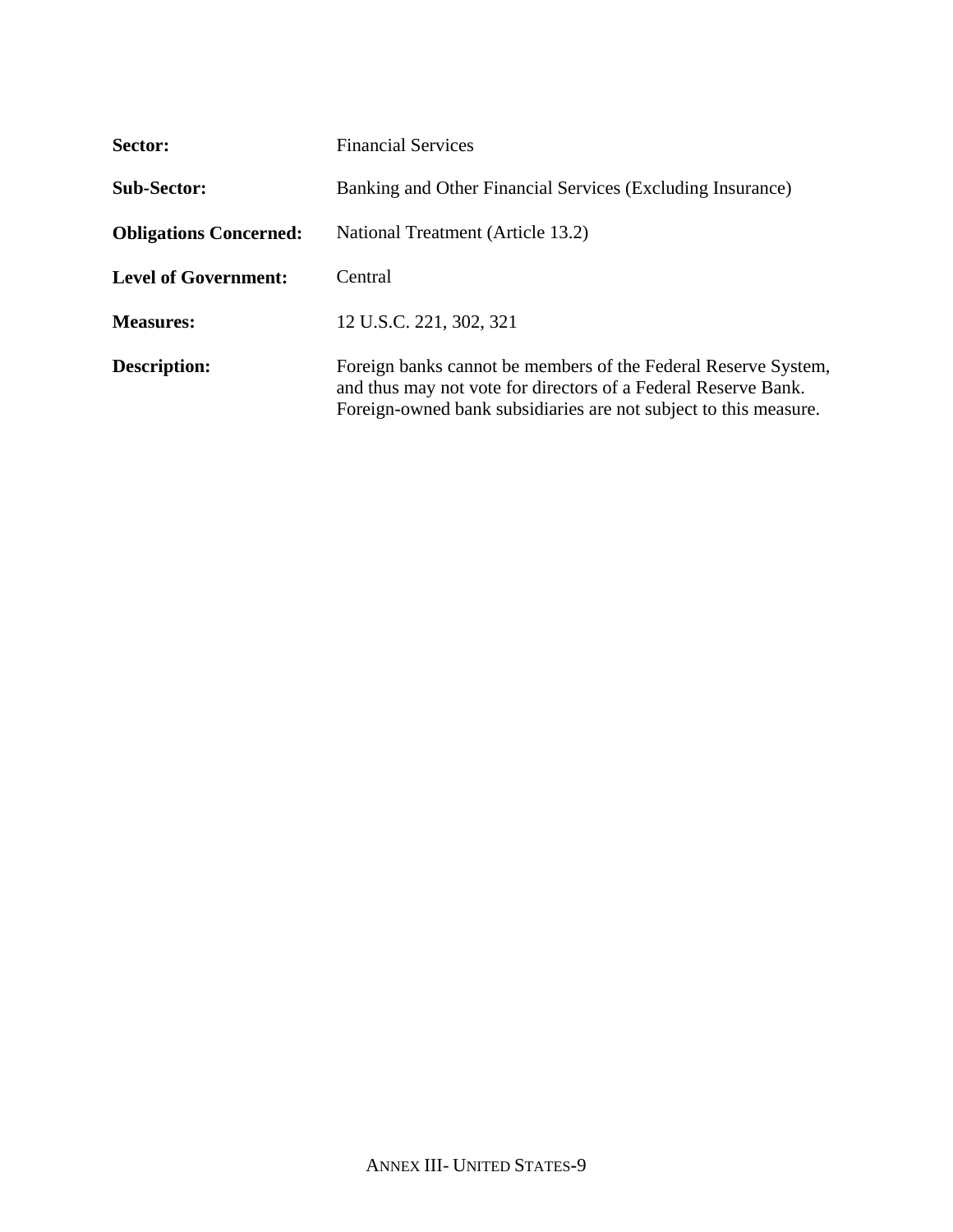| Sector:                       | <b>Financial Services</b>                                                                                                                                                                                                                                                                                                                                                                                                                                                                                                 |
|-------------------------------|---------------------------------------------------------------------------------------------------------------------------------------------------------------------------------------------------------------------------------------------------------------------------------------------------------------------------------------------------------------------------------------------------------------------------------------------------------------------------------------------------------------------------|
| <b>Sub-Sector:</b>            | Banking and Other Financial Services (Excluding Insurance)                                                                                                                                                                                                                                                                                                                                                                                                                                                                |
| <b>Obligations Concerned:</b> | Market Access for Financial Institutions (Article 13.4)                                                                                                                                                                                                                                                                                                                                                                                                                                                                   |
| <b>Level of Government:</b>   | Central                                                                                                                                                                                                                                                                                                                                                                                                                                                                                                                   |
| <b>Measures:</b>              | 12 U.S.C. 36(g); 12 U.S.C. 1828(d)(4); 12 U.S.C. 1831u(a)(4)                                                                                                                                                                                                                                                                                                                                                                                                                                                              |
| <b>Description:</b>           | The United States undertakes no commitment with respect to<br>Article 13.4(b) in relation to the expansion, via the establishment<br>of a branch or the acquisition of one or more branches of a bank<br>without acquisition of the entire bank, by a foreign bank into<br>another state from its "home state," as that term is defined under<br>applicable law. Except as provided elsewhere in this schedule,<br>such expansion shall be accorded on a national treatment basis in<br>accordance with headnote $2(a)$ . |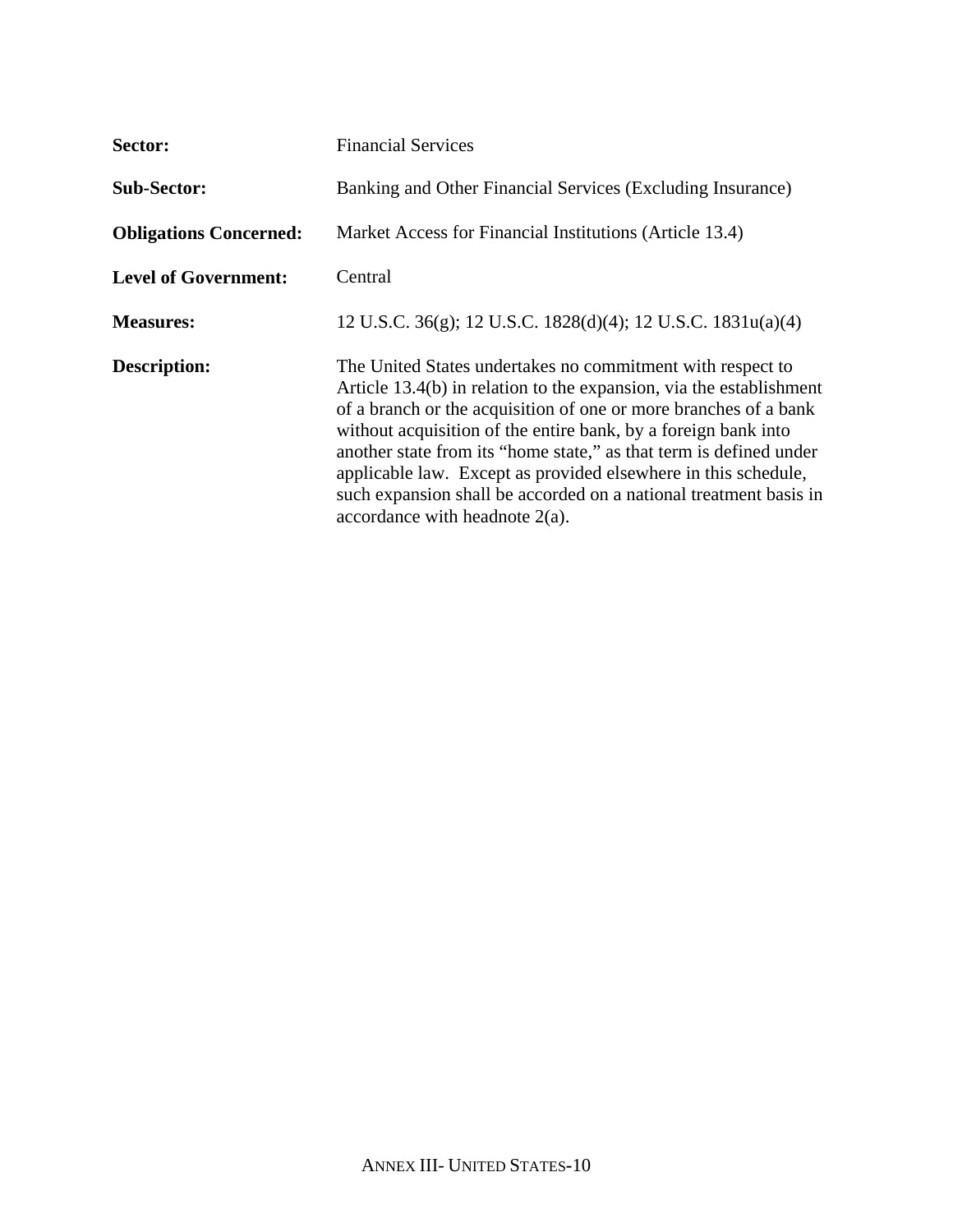| Sector:                       | <b>Financial Services</b>                                                                                                                                                                                                                                                                                                                             |
|-------------------------------|-------------------------------------------------------------------------------------------------------------------------------------------------------------------------------------------------------------------------------------------------------------------------------------------------------------------------------------------------------|
| <b>Sub-Sector:</b>            | Banking and Other Financial Services (Excluding Insurance)                                                                                                                                                                                                                                                                                            |
| <b>Obligations Concerned:</b> | Market Access for Financial Institutions (Article 13.4)                                                                                                                                                                                                                                                                                               |
| <b>Level of Government:</b>   | Central                                                                                                                                                                                                                                                                                                                                               |
| <b>Measures:</b>              | 12 U.S.C. 1831u                                                                                                                                                                                                                                                                                                                                       |
| <b>Description:</b>           | Interstate expansion by a foreign bank through the establishment<br>of branches by merger with a bank located outside the "home"<br>state," as that term is defined under applicable law, of a foreign<br>bank shall be accorded on a national treatment basis in accordance<br>with headnote $2(a)$ , except as provided elsewhere in this schedule. |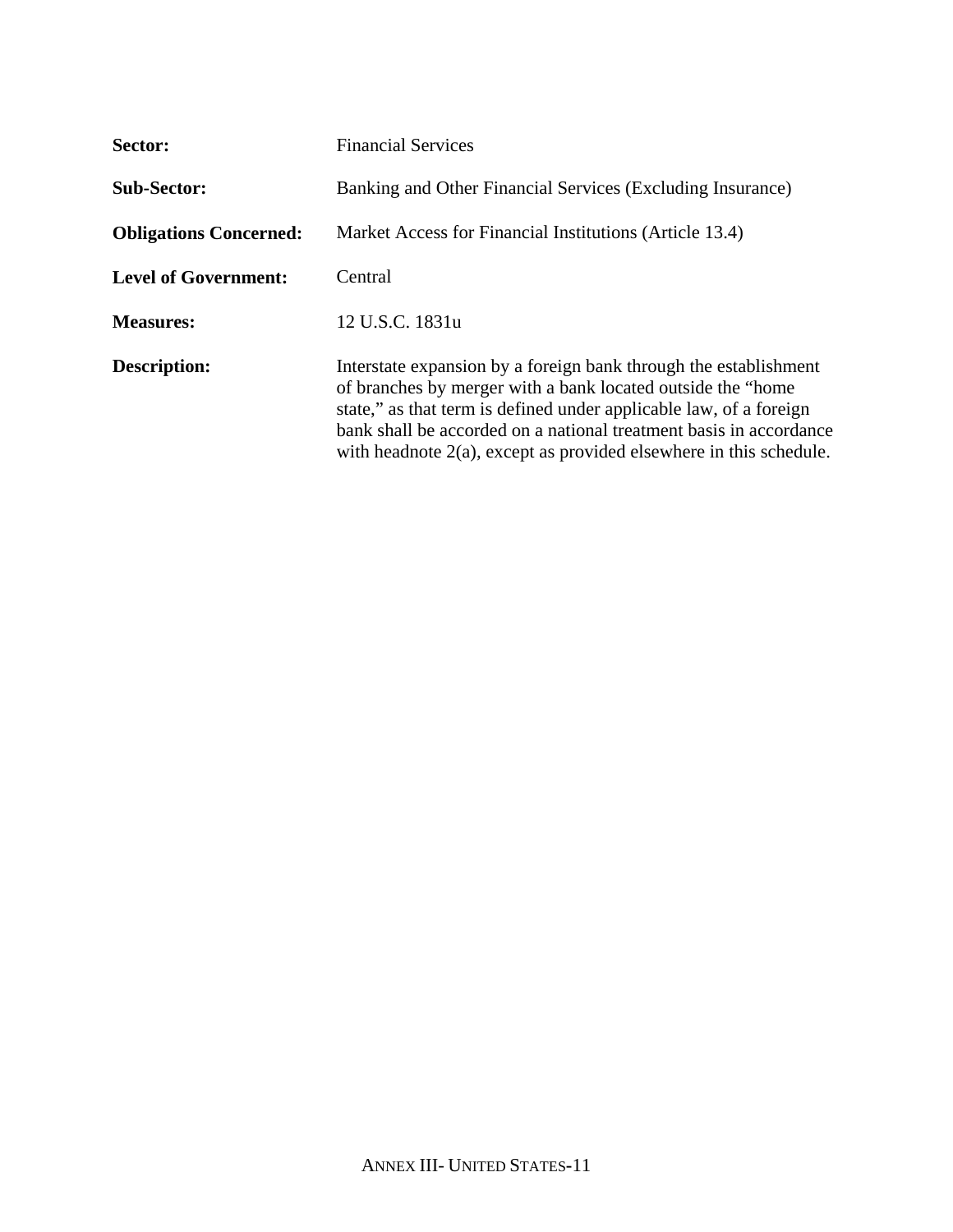| Sector:                       | <b>Financial Services</b>                                                                                                                                                                                                                                                                                                                                                                                                                                                                                                                                                                                                                                                                                   |
|-------------------------------|-------------------------------------------------------------------------------------------------------------------------------------------------------------------------------------------------------------------------------------------------------------------------------------------------------------------------------------------------------------------------------------------------------------------------------------------------------------------------------------------------------------------------------------------------------------------------------------------------------------------------------------------------------------------------------------------------------------|
| <b>Sub-Sector:</b>            | Banking and Other Financial Services (Excluding Insurance)                                                                                                                                                                                                                                                                                                                                                                                                                                                                                                                                                                                                                                                  |
| <b>Obligations Concerned:</b> | National Treatment (Article 13.2)                                                                                                                                                                                                                                                                                                                                                                                                                                                                                                                                                                                                                                                                           |
|                               | Market Access for Financial Institutions (Article 13.4)                                                                                                                                                                                                                                                                                                                                                                                                                                                                                                                                                                                                                                                     |
| <b>Level of Government:</b>   | Central                                                                                                                                                                                                                                                                                                                                                                                                                                                                                                                                                                                                                                                                                                     |
| <b>Measures:</b>              | 12 U.S.C. 3102(a)(1); 12 U.S.C. 3103(a); 12 U.S.C. 3102(d)                                                                                                                                                                                                                                                                                                                                                                                                                                                                                                                                                                                                                                                  |
| <b>Description:</b>           | Establishment of a federal branch or agency by a foreign bank is<br>not available in the following states that may prohibit<br>establishment of a branch or agency by a foreign bank:<br>Branches and agencies may be prohibited in Alabama, Kansas,<br>Maryland, North Dakota, and Wyoming.<br>Branches, but not agencies, may be prohibited in Delaware,<br>$\bullet$<br>Florida, Georgia, Idaho, Louisiana, Mississippi, Missouri,<br>Oklahoma, Texas, and West Virginia.<br>Certain restrictions on fiduciary powers apply to federal agencies.<br>Note: The cited federal measures provide that certain state law<br>restrictions shall apply to the establishment of federal branches or<br>agencies. |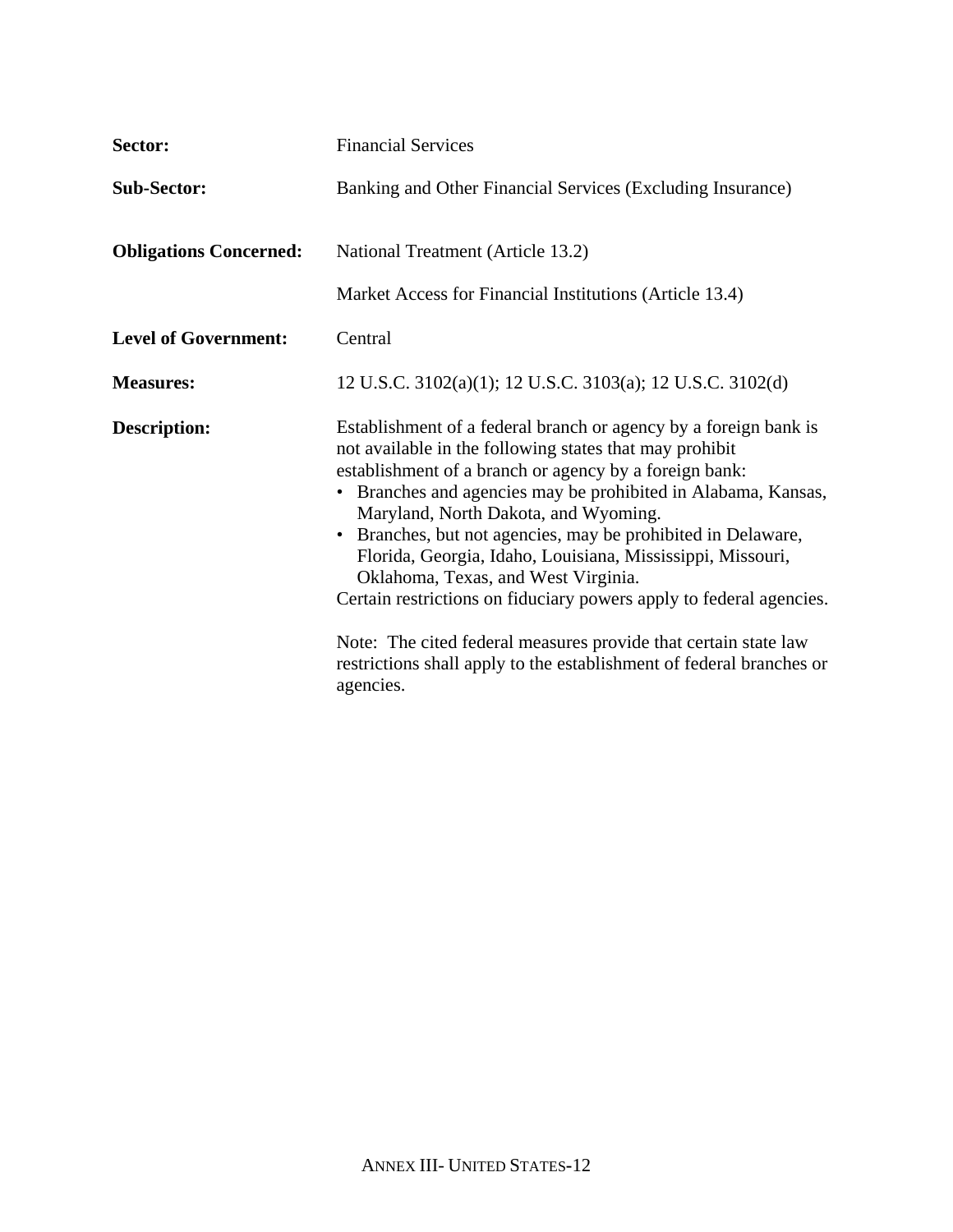| Sector:                       | <b>Financial Services</b>                                                                                                            |
|-------------------------------|--------------------------------------------------------------------------------------------------------------------------------------|
| <b>Sub-Sector:</b>            | Banking and Other Financial Services (Excluding Insurance)                                                                           |
| <b>Obligations Concerned:</b> | Most-Favored-Nation Treatment (Article 13.3)                                                                                         |
|                               | Market Access for Financial Institutions (Article 13.4)                                                                              |
| <b>Level of Government:</b>   | Central                                                                                                                              |
| <b>Measures:</b>              | 15 U.S.C. $77$ iji $(a)(1)$                                                                                                          |
| <b>Description:</b>           | The authority to act as a sole trustee of an indenture for a bond<br>offering in the United States is subject to a reciprocity test. |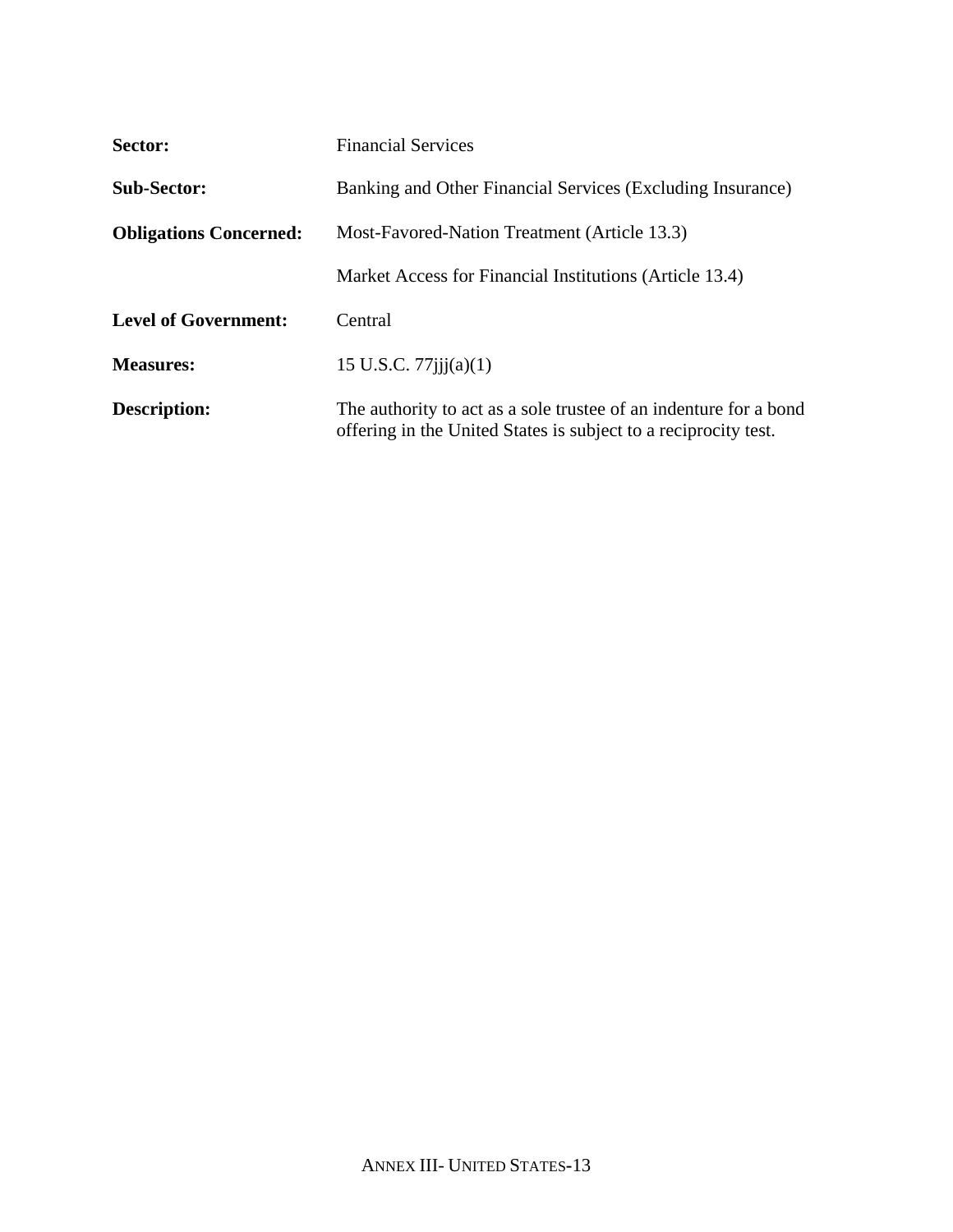| Sector:                       | <b>Financial Services</b>                                                                                         |
|-------------------------------|-------------------------------------------------------------------------------------------------------------------|
| <b>Sub-Sector:</b>            | Banking and Other Financial Services (Excluding Insurance)                                                        |
| <b>Obligations Concerned:</b> | Most-Favored-Nation Treatment (Article 13.3)                                                                      |
|                               | Market Access for Financial Institutions (Article 13.4)                                                           |
| <b>Level of Government:</b>   | Central                                                                                                           |
| <b>Measures:</b>              | 22 U.S.C. 5341-5342                                                                                               |
| Description:                  | Designation as a primary dealer in U.S. government debt securities<br>is conditioned on reciprocity. <sup>4</sup> |

<span id="page-13-0"></span> 4 A foreign-owned firm from any country that accords to United States companies the same competitive opportunities in the underwriting and distribution of government debt instruments as the country accords to a domestic company will be entitled to be designated as a primary dealer, assuming the firm meets applicable business requirements established by the Federal Reserve. If such country has entered into a Free Trade Agreement with the United States and the country has not taken a non-conforming measure to national treatment for its government debt market, that fact shall be a positive factor in the consideration of such firm's request for designation.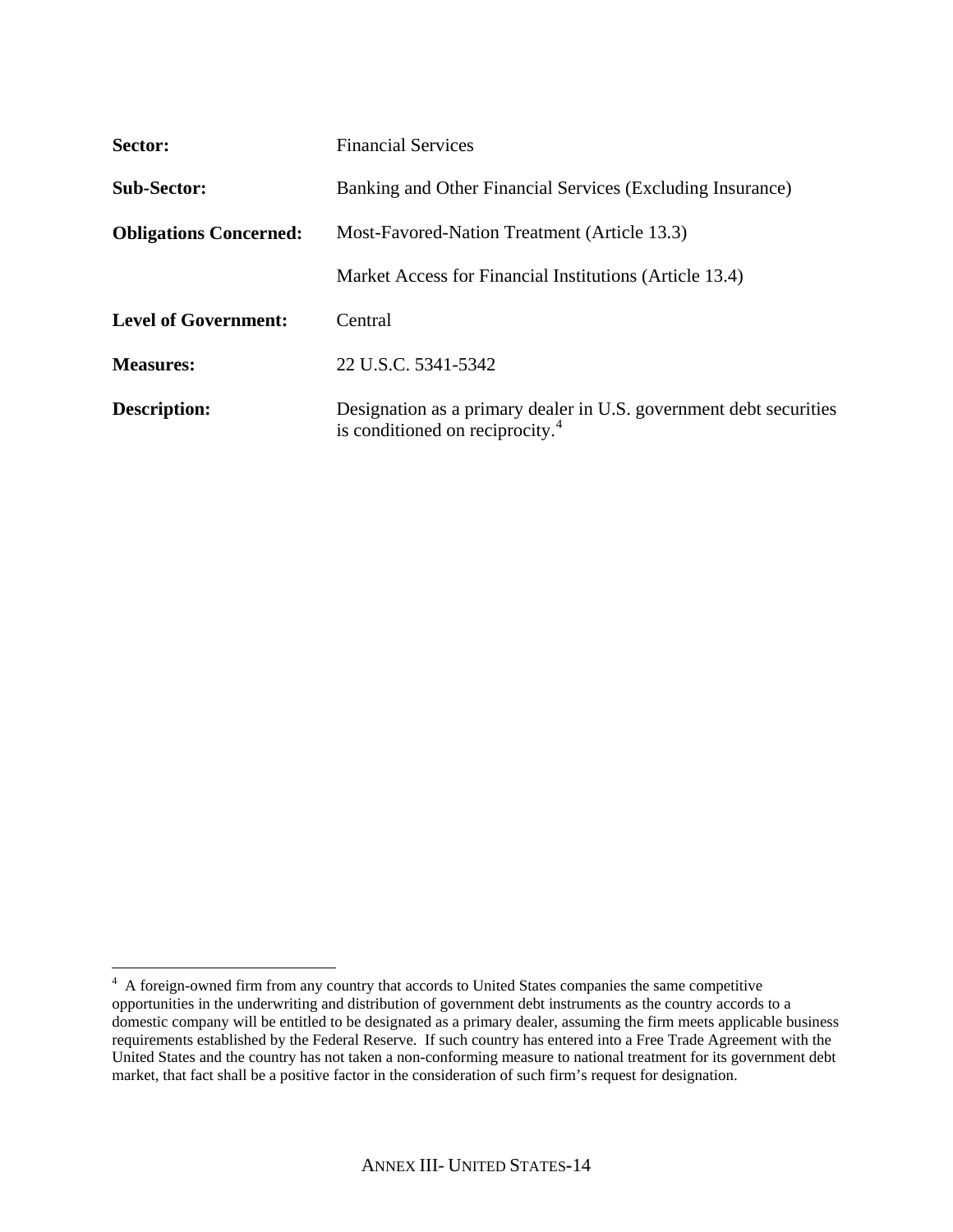| Sector:                       | <b>Financial Services</b>                                                                                                                                                                       |
|-------------------------------|-------------------------------------------------------------------------------------------------------------------------------------------------------------------------------------------------|
| <b>Sub-Sector:</b>            | Banking and Other Financial Services (Excluding Insurance)                                                                                                                                      |
| <b>Obligations Concerned:</b> | Most-Favored-Nation Treatment (Article 13.3)                                                                                                                                                    |
| <b>Level of Government:</b>   | Central                                                                                                                                                                                         |
| <b>Measures:</b>              | 15 U.S.C. $78o(c)$                                                                                                                                                                              |
| <b>Description:</b>           | A broker-dealer registered under U.S. law that has its principal<br>place of business in Canada may maintain its required reserves in a<br>bank in Canada subject to the supervision of Canada. |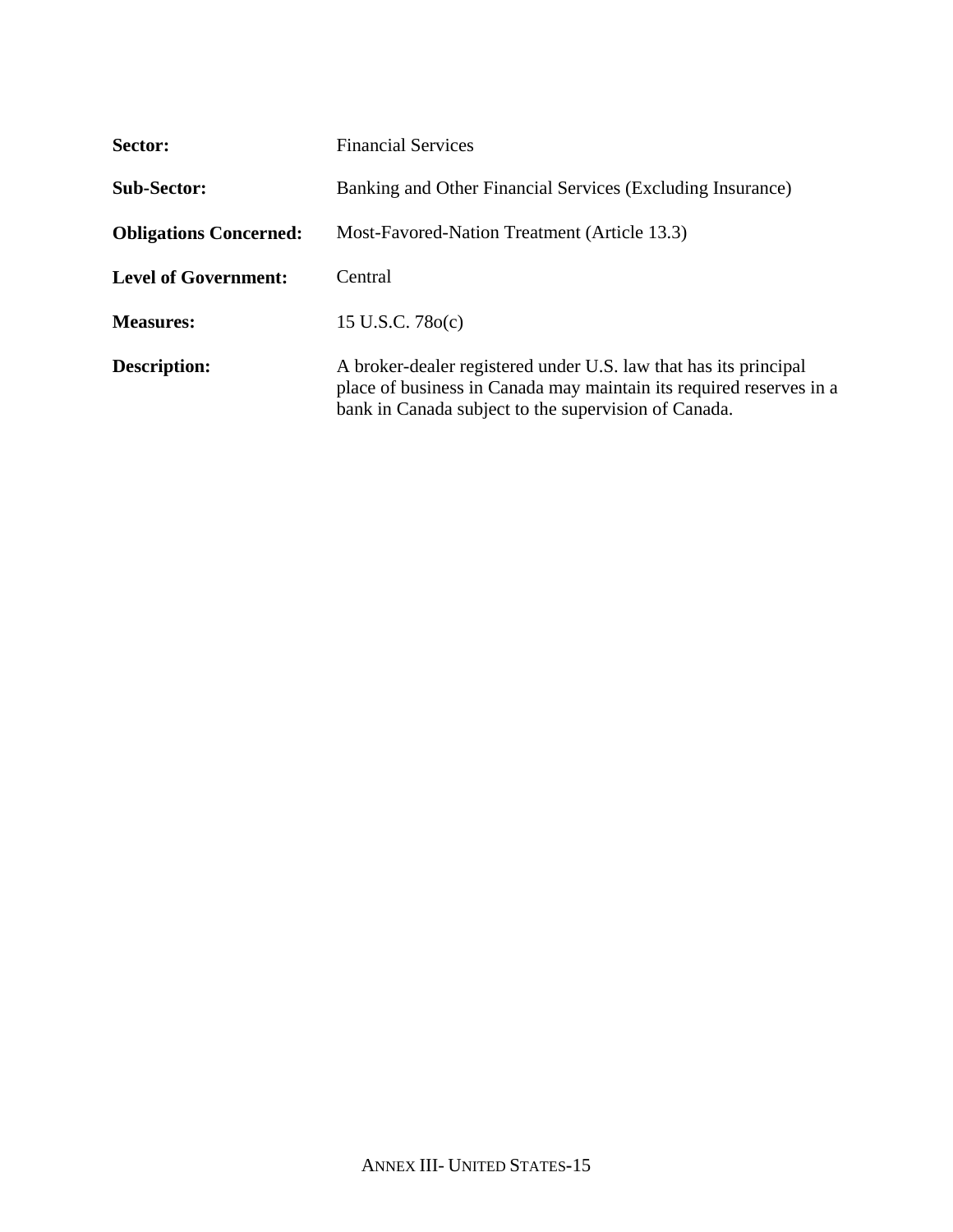| Sector:                       | <b>Financial Services</b>                                                                                                                                                                                                                                                                                                                                                                                                                                                              |
|-------------------------------|----------------------------------------------------------------------------------------------------------------------------------------------------------------------------------------------------------------------------------------------------------------------------------------------------------------------------------------------------------------------------------------------------------------------------------------------------------------------------------------|
| <b>Sub-Sector:</b>            | Banking and Other Financial Services (Excluding Insurance)                                                                                                                                                                                                                                                                                                                                                                                                                             |
| <b>Obligations Concerned:</b> | National Treatment (Article 13.2)                                                                                                                                                                                                                                                                                                                                                                                                                                                      |
| <b>Level of Government:</b>   | Central                                                                                                                                                                                                                                                                                                                                                                                                                                                                                |
| <b>Measures:</b>              | 12 U.S.C. 1421 et seq. (Federal Home Loan Banks); 12 U.S.C.<br>1451 et seq. (Federal Home Loan Mortgage Corporation); 12<br>U.S.C. 1717 et seq. (Federal National Mortgage Association); 12<br>U.S.C. 2011 et seq. (Farm Credit Banks); 12 U.S.C. 2279aa-1 et<br>seq. (Federal Agricultural Mortgage Corporation); 20 U.S.C. 1087-<br>2 et seq. (Student Loan Marketing Association)                                                                                                   |
| <b>Description:</b>           | The United States may grant advantages, including but not limited<br>to the following, to one or more of the Government-Sponsored<br>Enterprises (GSEs) listed above:<br>• Capital, reserves and income of the GSE are exempt from<br>certain taxation.<br>• Securities issued by the GSE are exempt from registration and<br>periodic reporting requirements under federal securities laws.<br>• The U.S. Treasury may, in its discretion, purchase obligations<br>issued by the GSE. |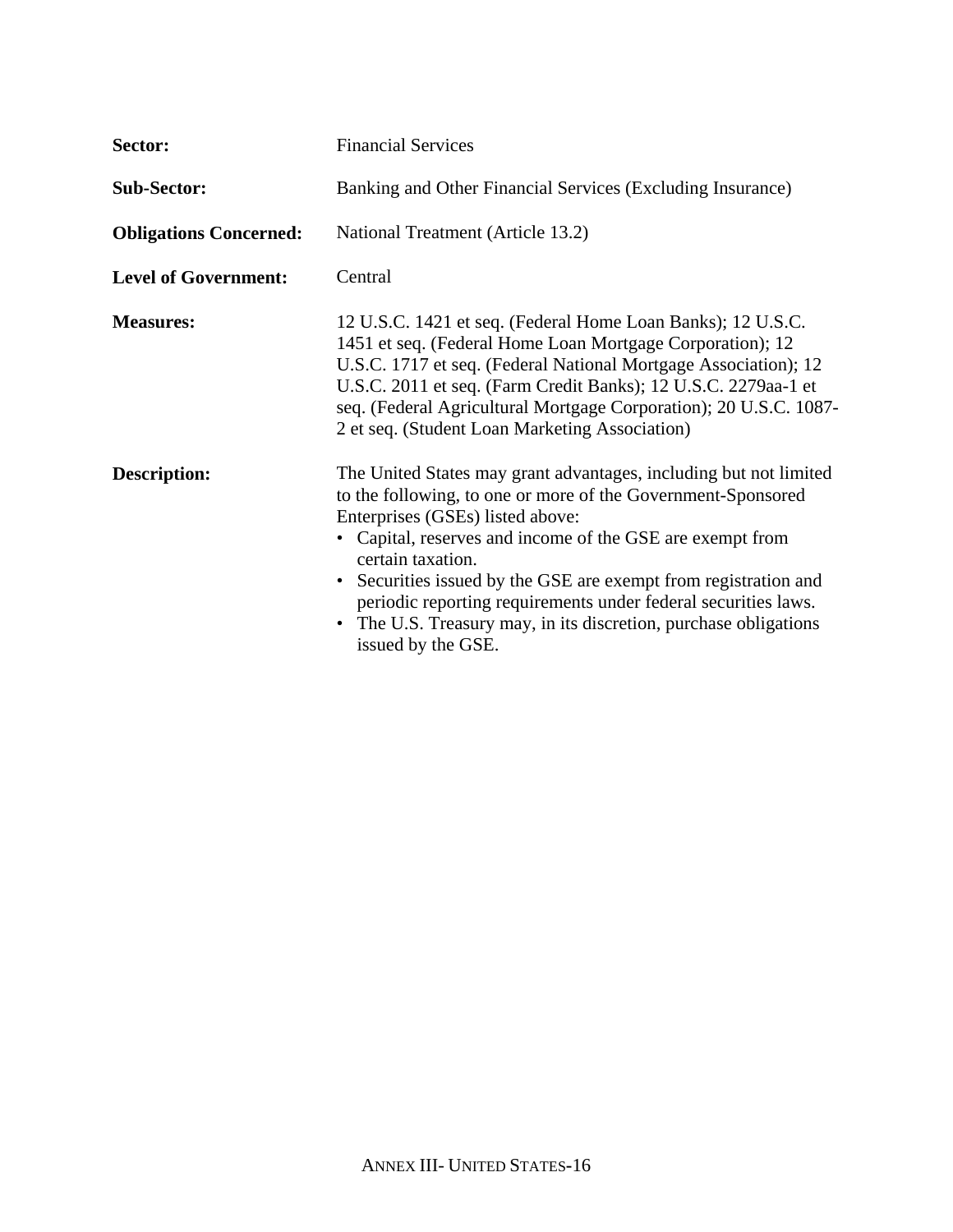| Sector:                       | <b>Financial Services</b>                                                                         |
|-------------------------------|---------------------------------------------------------------------------------------------------|
| <b>Sub-Sector:</b>            | Banking and Other Financial Services (Excluding Insurance)                                        |
| <b>Obligations Concerned:</b> | National Treatment (Article 13.2)                                                                 |
|                               | Most-Favored-Nation Treatment (Article 13.3)                                                      |
|                               | Market Access for Financial Institutions (Article 13.4)                                           |
|                               | Senior Management and Boards of Directors (Article 13.8)                                          |
| <b>Level of Government:</b>   | Regional                                                                                          |
| <b>Measures:</b>              | All existing non-conforming measures of all states, the District of<br>Columbia, and Puerto Rico. |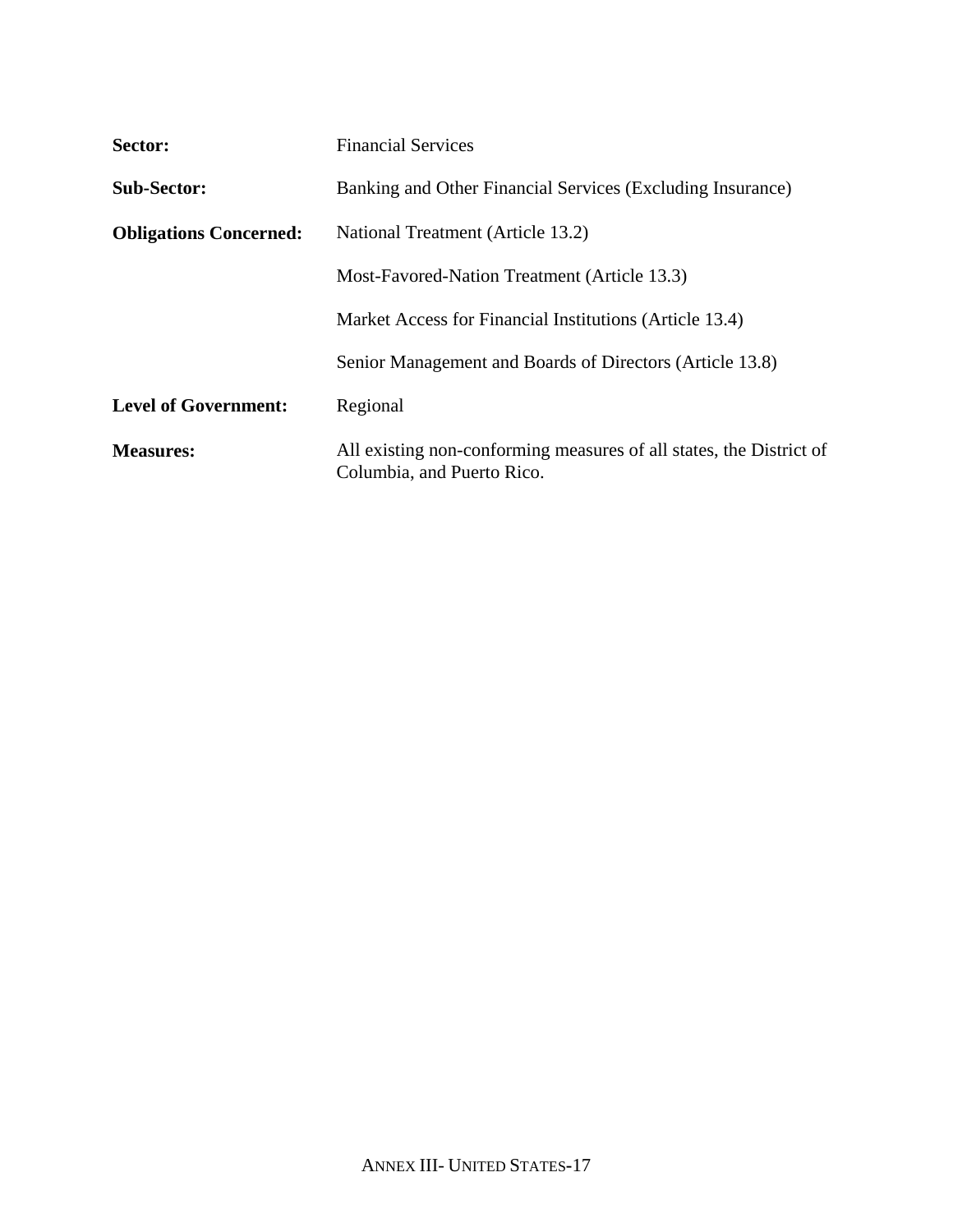| Sector:                       | <b>Financial Services</b>                                                                                           |
|-------------------------------|---------------------------------------------------------------------------------------------------------------------|
| <b>Sub-Sector:</b>            | Insurance                                                                                                           |
| <b>Obligations Concerned:</b> | National Treatment (Article 13.2)                                                                                   |
|                               | Cross-Border Trade (Article 13.5)                                                                                   |
| <b>Level of Government:</b>   | Central                                                                                                             |
| <b>Measures:</b>              | 31 U.S.C. § 9304                                                                                                    |
| <b>Description:</b>           | Branches of foreign insurance companies are not permitted to<br>provide surety bonds for U.S. Government contracts. |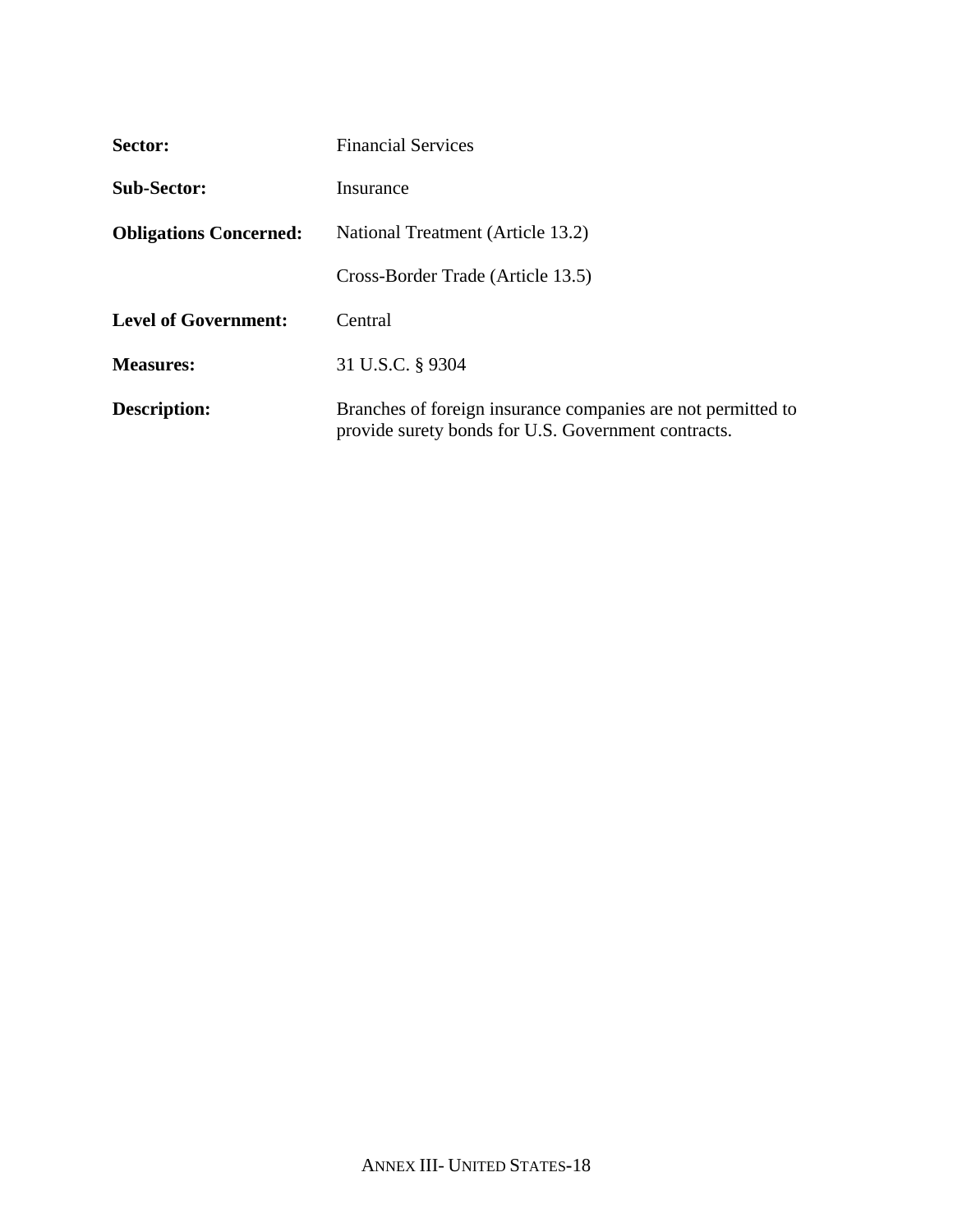| Sector:                       | <b>Financial Services</b>                                                                                                                                                                                                                                             |
|-------------------------------|-----------------------------------------------------------------------------------------------------------------------------------------------------------------------------------------------------------------------------------------------------------------------|
| <b>Sub-Sector:</b>            | Insurance                                                                                                                                                                                                                                                             |
| <b>Obligations Concerned:</b> | National Treatment (Article 13.2)                                                                                                                                                                                                                                     |
|                               | Cross-Border Trade (Article 13.5)                                                                                                                                                                                                                                     |
| <b>Level of Government:</b>   | Central                                                                                                                                                                                                                                                               |
| <b>Measures:</b>              | 46 C.F.R. § 249.9                                                                                                                                                                                                                                                     |
| <b>Description:</b>           | When more than 50 per cent of the value of a maritime vessel<br>whose hull was built under federally guaranteed mortgage funds is<br>insured by a non-U.S. insurer, the insured must demonstrate that<br>the risk was substantially first offered in the U.S. market. |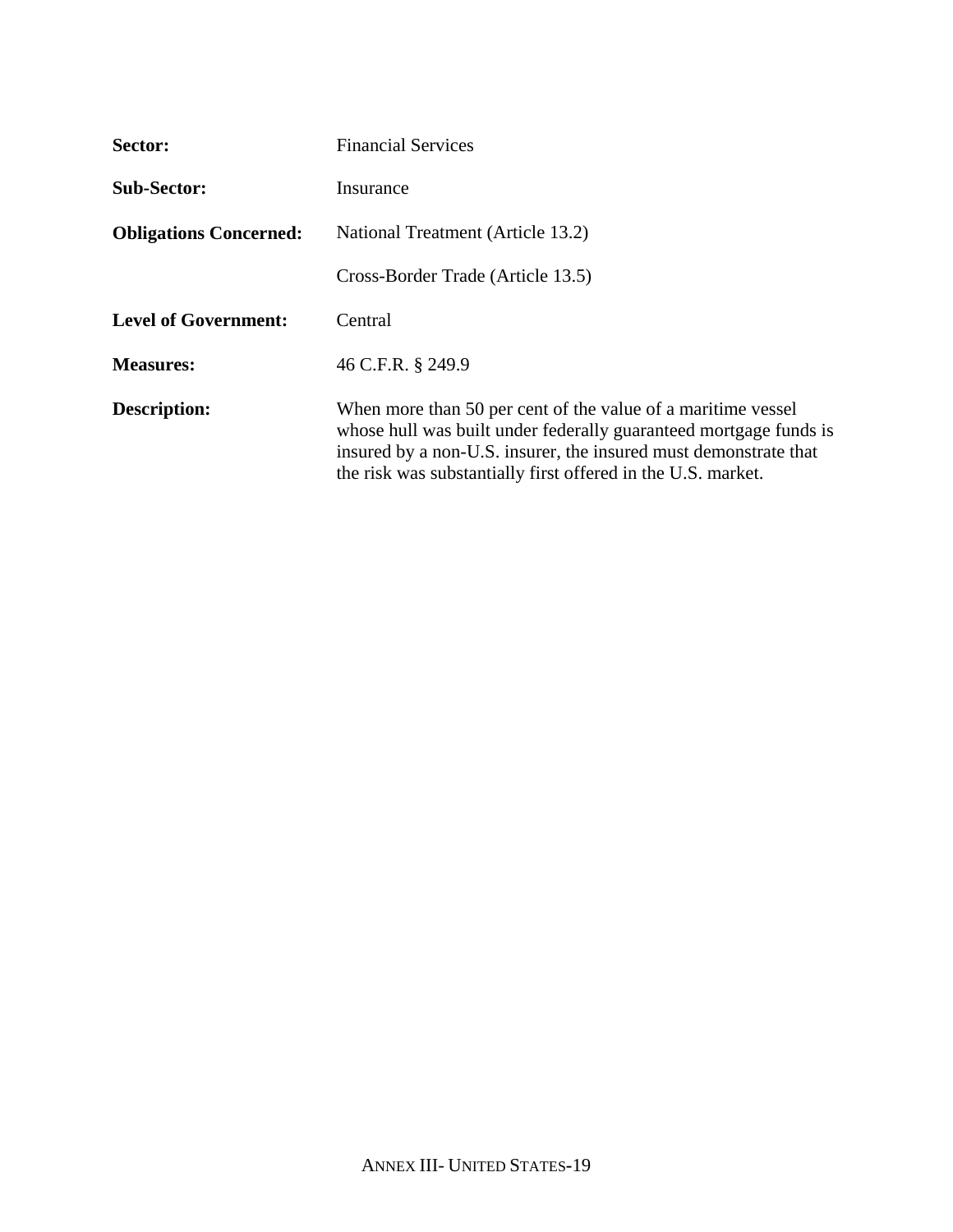| Sector:                       | <b>Financial Services</b>                                                                         |
|-------------------------------|---------------------------------------------------------------------------------------------------|
| <b>Sub-Sector:</b>            | Insurance                                                                                         |
| <b>Obligations Concerned:</b> | National Treatment (Article 13.2)                                                                 |
|                               | Most-Favored-Nation Treatment (Article 13.3)                                                      |
|                               | Cross-Border Trade (Article 13.5)                                                                 |
|                               | Senior Management and Boards of Directors (Article 13.8)                                          |
| <b>Level of Government:</b>   | Regional                                                                                          |
| <b>Measures:</b>              | All existing non-conforming measures of all states, the District of<br>Columbia, and Puerto Rico. |